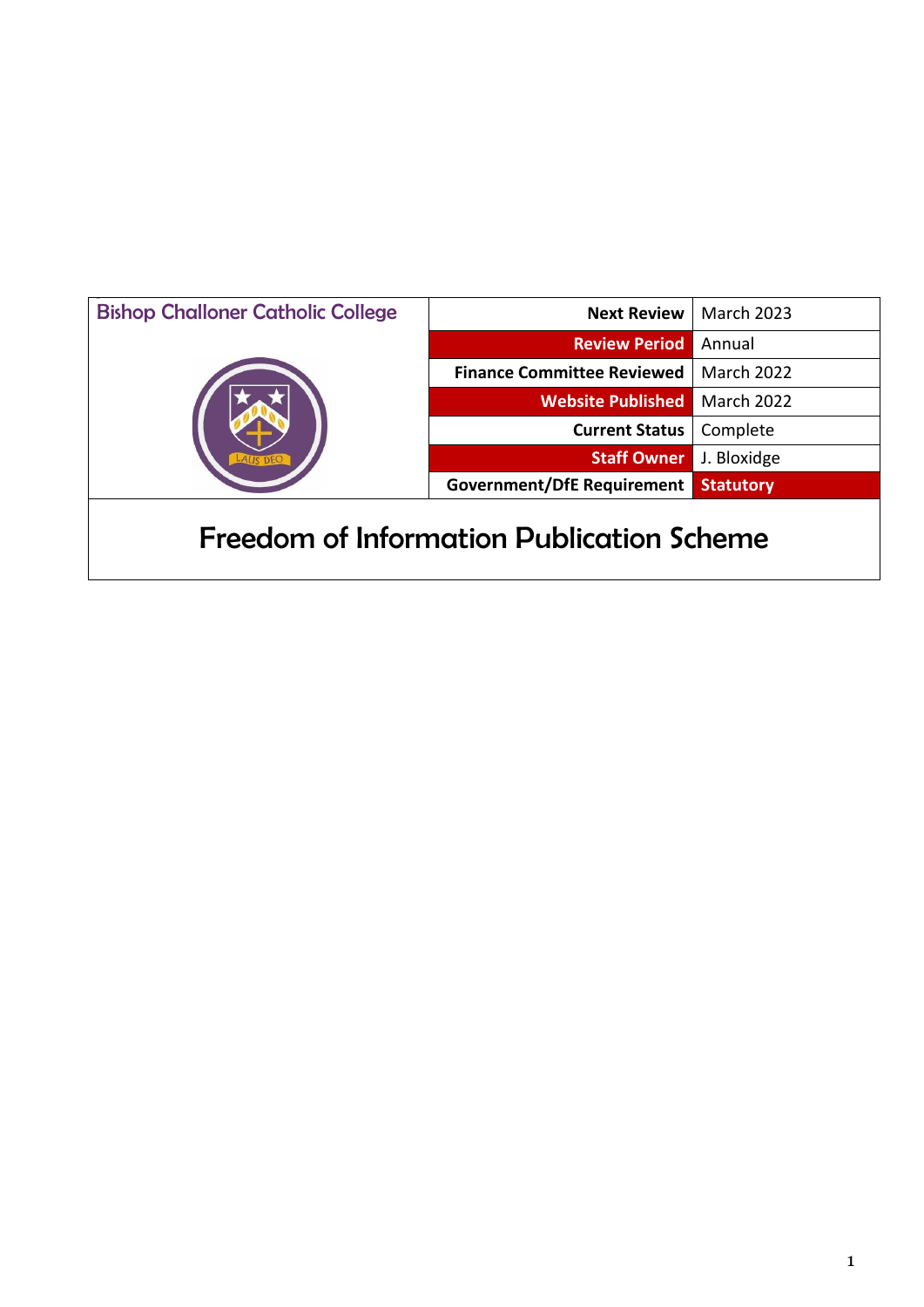# Bishop Challoner Catholic College Publication Scheme on information available under the Freedom of Information Act 2000

*The governing body is responsible for maintenance of this scheme.* 

## **1.** Introduction: what a publication scheme is and why it has been developed

One of the aims of the Freedom of Information Act 2000 (which is referred to as FOIA in the rest of this document) is that public authorities, including all maintained schools, should be clear and proactive about the information they will make public.

To do this we must produce a publication scheme, setting out:

- *The classes of information which we publish or intend to publish;*
- *The manner in which the information will be published; and*
- *Whether the information is available free of charge or on payment.*

The scheme covers information already published and information which is to be published in the future. All information in our publication scheme is either available for you on our website to download and print off or available in paper form.

Some information which we hold may not be made public, for example personal information.

# **2.** Aims and Objectives

The aims of our school are clearly set out in other policy documentation; set out in the School Prospectus and on the school website. The Governors and staff work together to pursue those aims. This publication scheme is intended as a means of showing, where required, how we are pursuing these aims.

# **3.** Categories of information published

The publication scheme guides you to information which we currently publish (or have recently published) or which we will publish in the future. This is split into categories of information known as 'classes'. These are contained in section 6 of this scheme.

The classes of information that we undertake to make available are organised into four broad topic areas:

- *School Prospectus* information published in the school prospectus.
- *Governors' Documents* information published on the school website and in other governing body documents.
- *Pupils & Curriculum* information about policies that relate to pupils and the school curriculum.
- *School Policies and other information related to the school* information about policies that relate to the school in general.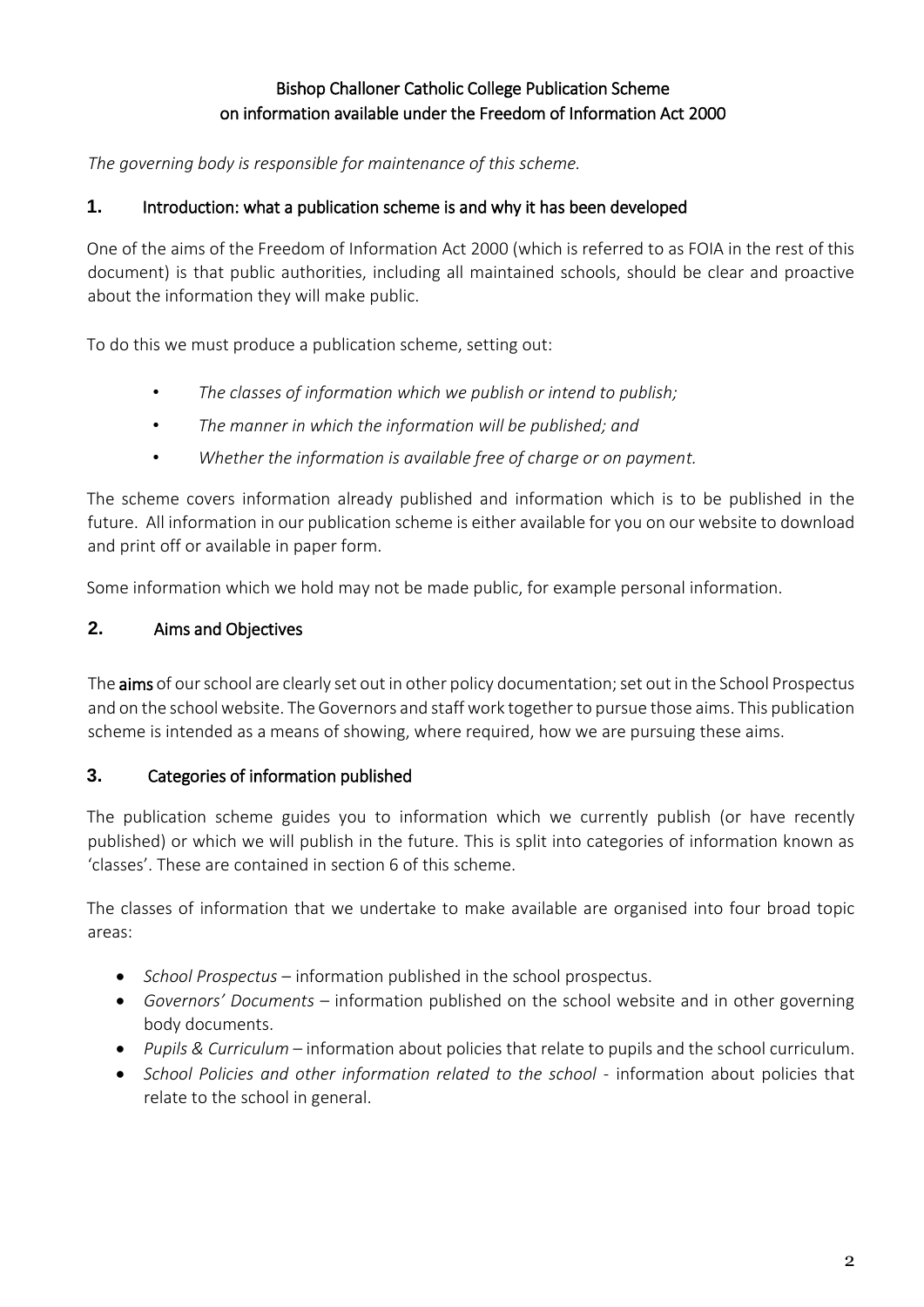## **4.** How to request information

If you require a paper version of any of the documents within the scheme, please contact the school by telephone, email, fax or letter. Contact details are set out below.

## Email: enquiry@bishopchalloner.bham.sch.uk Tel: 0121 444 4161 Contact Address: Bishop Challoner Catholic College, Institute Road, Kings Heath, Birmingham B14 7EG.

or you can visit our website at www.bishopchalloner.org.uk .

To help us process your request quickly, please clearly mark any correspondence

"PUBLICATION SCHEME REQUEST" (in CAPITALS please). Please note that if this is not done, then your email may not be identified as an information request and this may lead to a delay in the request being met. If the information request is made during a time outside of school hours or during school holidays, we will try to acknowledge the request as soon as practicable, but be aware that there may be a delay in the information being provided.

If the information you are looking for is not available via the scheme and is not on our website, you can still contact the school to ask if we have it.

## **5.** Paying for information

Information published on our website is free, although you may incur costs from your Internet service provider. If you do not have Internet access, you can access our website using a local library or an Internet café.

Single copies of information covered by this publication are provided free unless we inform you otherwise. If your request means that we are required to carry out a lot of photocopying or printing, or pay a large postage charge, or is for a priced item such as some printed publications or DVDs we will let you know the cost before fulfilling your request.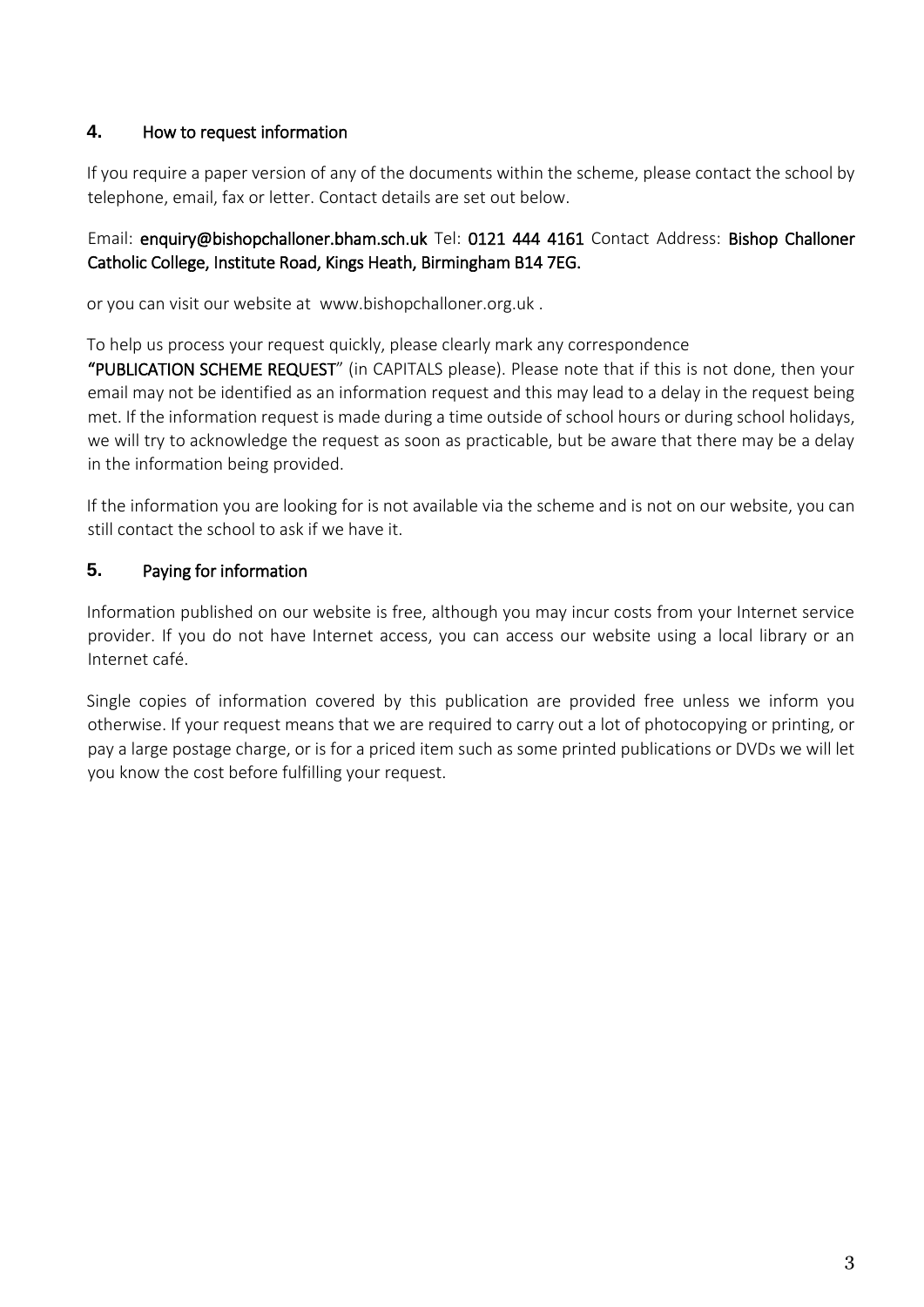#### **6.** Classes of Information Currently Published

| <b>Class</b> | Description                                                                                                                                                                                                                                                                                                                                                                                                                                                                                                                                                                                                                                                                           |
|--------------|---------------------------------------------------------------------------------------------------------------------------------------------------------------------------------------------------------------------------------------------------------------------------------------------------------------------------------------------------------------------------------------------------------------------------------------------------------------------------------------------------------------------------------------------------------------------------------------------------------------------------------------------------------------------------------------|
| School       | The statutory contents of the school prospectus are as follows, (other items may be                                                                                                                                                                                                                                                                                                                                                                                                                                                                                                                                                                                                   |
| Prospectus   | included in the prospectus at the school's discretion):                                                                                                                                                                                                                                                                                                                                                                                                                                                                                                                                                                                                                               |
|              | the name, address and telephone number of the school, and the type of school.<br>the names of the head teacher and chair of governors.<br>information on the school policy on admissions.<br>a statement of the school's ethos and values.<br>details of any affiliations with a particular religion or religious denomination, the religious<br>education provided, parents' right to withdraw their child from religious education and<br>collective worship and the alternative provision for those pupils.<br>information about the school's policy on providing for pupils with special educational needs.<br>National Curriculum assessment results for appropriate Key Stages. |

School Prospectus – this section sets out information published in the school prospectus.

# Governor's Documents and other information relating to the governing body– this section sets out

| Class          | Description                                                                        |
|----------------|------------------------------------------------------------------------------------|
| Pupil          | The allocation of funding to the school, its use and impact on attainment.<br>٠    |
| Premium        |                                                                                    |
| Instrument of  | The name of the school.<br>$\bullet$                                               |
| Government     | The category of the school.<br>$\bullet$                                           |
|                | The name of the governing body.<br>$\bullet$                                       |
|                | The manner in which the governing body is constituted.<br>$\bullet$                |
|                | The term of office of each category of governor if less than 4 years.<br>$\bullet$ |
|                | The name of those entitled to appoint any category of governor.<br>$\bullet$       |
|                | Details of any trust.                                                              |
|                | If the school has a religious character, a description of the ethos.<br>$\bullet$  |
|                | The date the instrument takes effect.<br>$\bullet$                                 |
| Minutes $1$ of | Agreed minutes of meetings of the governing body and its committees for the last   |
| meeting of the | academic year.                                                                     |
| governing body |                                                                                    |
| and its        |                                                                                    |
| committees     |                                                                                    |

information published on the school website and in other governing body documents.

1

<sup>1</sup> Some information might be confidential or otherwise exempt from the publication by law – we cannot therefore publish this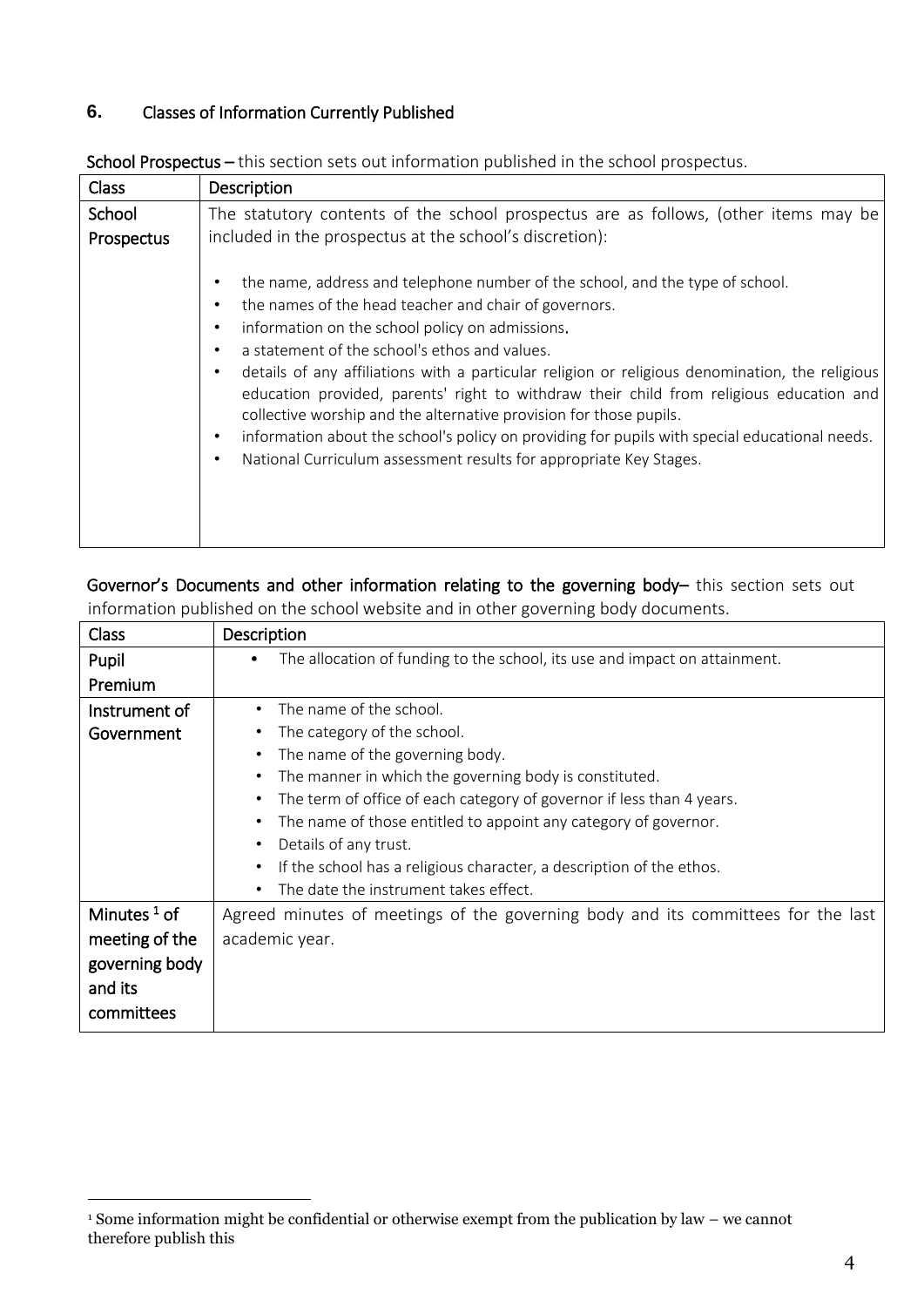Curriculum, School Policies and other information related to the school - This section gives access to information about policies that relate to the school in general.

| Class             | Description                                                                           |
|-------------------|---------------------------------------------------------------------------------------|
| Published reports | Published report of the last inspection of the school and the summary of the report   |
| of Ofsted         | and inspection reports of religious education.                                        |
| referring         |                                                                                       |
| expressly to the  |                                                                                       |
| school            |                                                                                       |
| Post-Ofsted       | A plan setting out the actions required following the last Ofsted inspection and      |
| inspection action | where appropriate, an action plan following inspection of religious education.        |
| plan              |                                                                                       |
| Charging and      | A statement of the school's policy with respect to charges and remissions for any     |
| Remissions        | optional extra or board and lodging for which charges are permitted, for example      |
| Policies          | school publications, music tuition, trips.                                            |
| School session    | Details of school session and dates of school terms and holidays.                     |
| times and term    |                                                                                       |
| dates             |                                                                                       |
| Health and Safety | Statement of general policy with respect to health and safety at work of employees    |
| Policy and risk   | (and others) and the organisation and arrangements for carrying out the policy.       |
| assessment        |                                                                                       |
| Complaints        | Statement of procedures for dealing with complaints.                                  |
| procedure         |                                                                                       |
| Performance       | Statement of procedures adopted by the governing body relating to the                 |
| Management of     | performance management of staff.                                                      |
| Staff             |                                                                                       |
| Staff Conduct,    | Statement of procedure for regulating conduct and discipline of school staff and      |
| Discipline and    | procedures by which staff may seek redress for grievance.                             |
| Grievance         |                                                                                       |
| Curriculum        | Any statutory instruments, departmental circulars and administrative memoranda        |
| circulars and     | sent by the Department for Children, Schools and Families to the Principal or         |
| statutory         | governing body relating to the curriculum.                                            |
| instruments       |                                                                                       |
| Annex A - Other   | Annex A provides a list of other documents that are held by the school, or intending  |
| documents         | to be published by the school in the future and are available on request. A full list |
|                   | is available on the school website:                                                   |
|                   | https://www.bishopchalloner.org.uk/catholic-college/about/policies                    |

# **7.** Feedback and Complaints

We welcome any comments or suggestions you may have about the scheme. If you want to make any comments about this publication scheme or if you require further assistance or wish to make a complaint then initially this should be addressed to: James Bloxidge (j.bloxidge@bishopchalloner.bham.sch.uk).

If you are not satisfied with the assistance that you get or if we have not been able to resolve your complaint and you feel that a formal complaint needs to be made then this should be addressed to the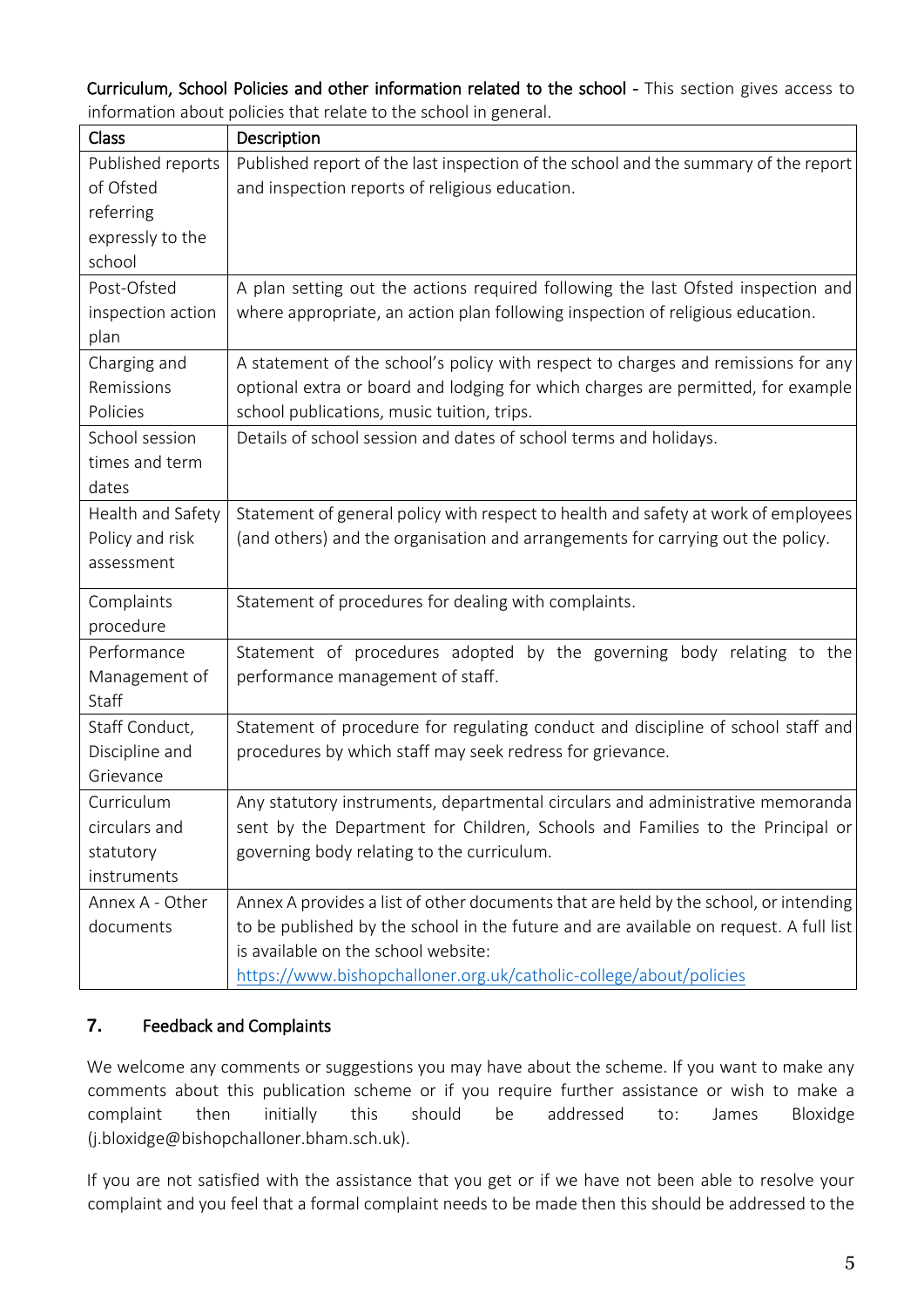Information Commissioner's Office. This is the organisation that ensures compliance with the Freedom of Information Act 2000 and that deals with formal complaints. They can be contacted at:

## Information Commissioner, Wycliffe House, Water Lane, Wilmslow, Cheshire, SK9 5AF

Enquiry/Information Line: 0303 123 1113 E Mail: [casework@ico.org.uk](mailto:casework@ico.org.uk)  Website : ico.org.uk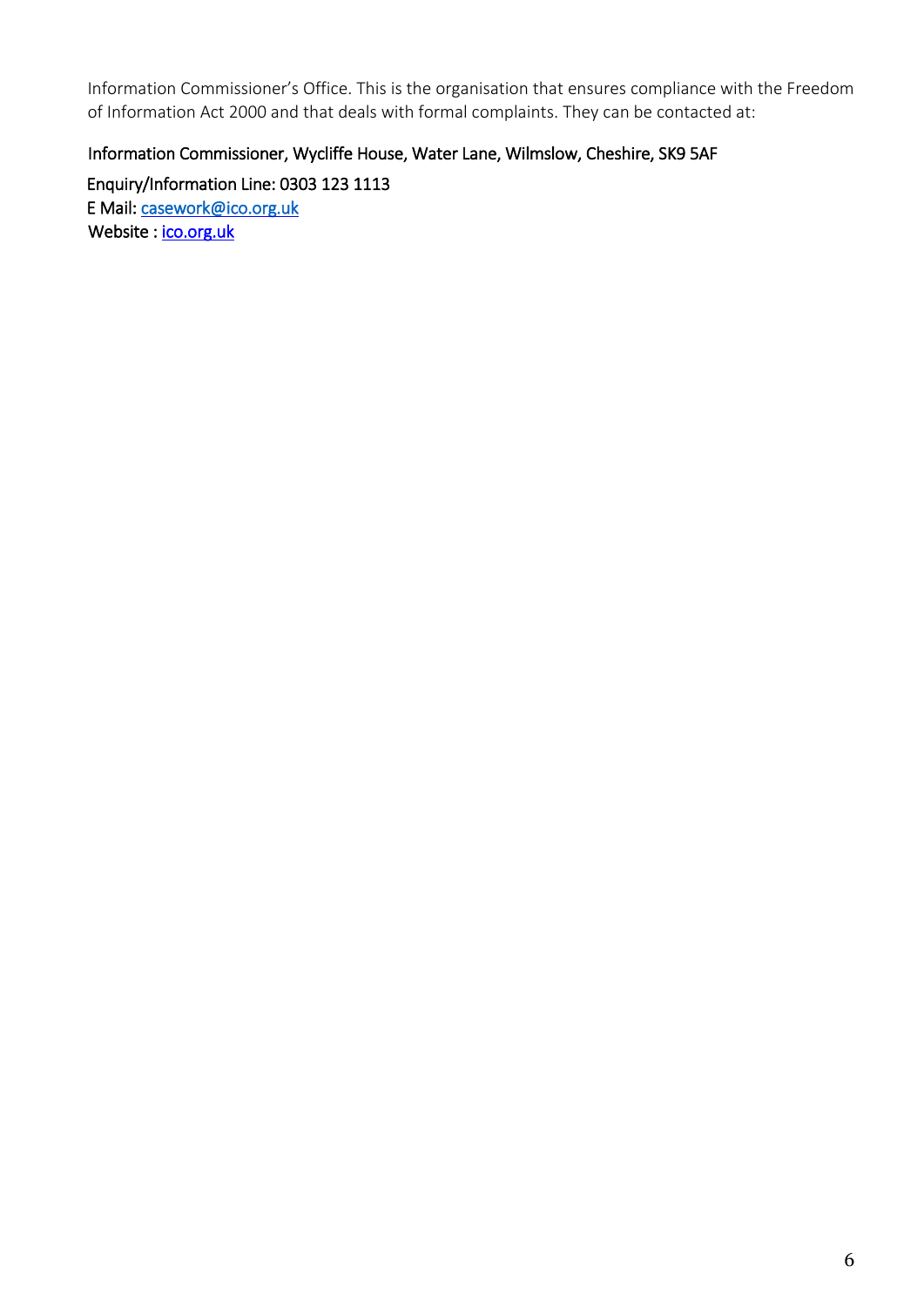# Anyname School Freedom of Information Publication Scheme Annex A – examples of the types of further documentation held by the school also listed in detail on the School's Website, together with the full names and lists of policies available)

| Name of Document                               | Description                                                                                |
|------------------------------------------------|--------------------------------------------------------------------------------------------|
| <b>Admissions Policy</b>                       | Admissions Arrangements (Determined and Proposed). Admissions                              |
|                                                | Appeal Timetable Policy which set out the school's admissions criteria                     |
|                                                | and appeals procedures.                                                                    |
|                                                |                                                                                            |
|                                                |                                                                                            |
|                                                |                                                                                            |
| Attendance Policy                              | This policy sets out the school's plans to encourage and support                           |
|                                                | parents with good attendance including procedures around                                   |
|                                                | requesting sessions of absence and how attendance data is held.                            |
| <b>Behaviour and Discipline</b>                | A policy that outlines the expectations of all pupils in terms of                          |
| Policy                                         | acceptable behaviour and conduct and also makes clear the sanctions                        |
|                                                | that will be used when behaviour is unacceptable.                                          |
| Charging and Remissions                        | A policy which outlines how visits are costed and the voluntary                            |
| Policy                                         | contributions requested from parents.                                                      |
| Safeguarding and Child                         | Adopted Policy of the school in accordance with national and                               |
| <b>Protection Policy</b>                       | Birmingham City Council guidance to safeguard and promote the                              |
|                                                | welfare of young people in the school.                                                     |
| <b>RE</b> and Collective<br>Worship Policy     | This outlines the school's delivery of Collective Worship.                                 |
|                                                |                                                                                            |
| Complaints Procedure                           | Adopted Policy of the school in accordance with the                                        |
|                                                | Education Act 2002.                                                                        |
| Disability, Race, Gender                       | This scheme has been produced along with action plans which are on-                        |
| Equality Schemes.                              | going.                                                                                     |
| <b>Emergency Plan</b>                          | This plan is the operational procedures of how the school will react if                    |
|                                                | and when an emergency occurs.                                                              |
| Health and Safety Policy                       | A policy that outlines procedures and protocols in school that enable                      |
|                                                | the school environment to operate in a safe and manageable way that                        |
|                                                | protects all stakeholders.                                                                 |
| Performance                                    | A policy created by the Governing Body of the school and relates to all<br>teaching staff. |
| <b>Management Policy</b><br>Sex, Relationships | This policy outlines the school's approach to teaching pupils about sex                    |
| <b>Education Policy</b>                        | and relationships education.                                                               |
| Special Educational                            | This policy outlines the school's approach to meeting the needs of                         |
| Needs Policy                                   | learners across the school.                                                                |